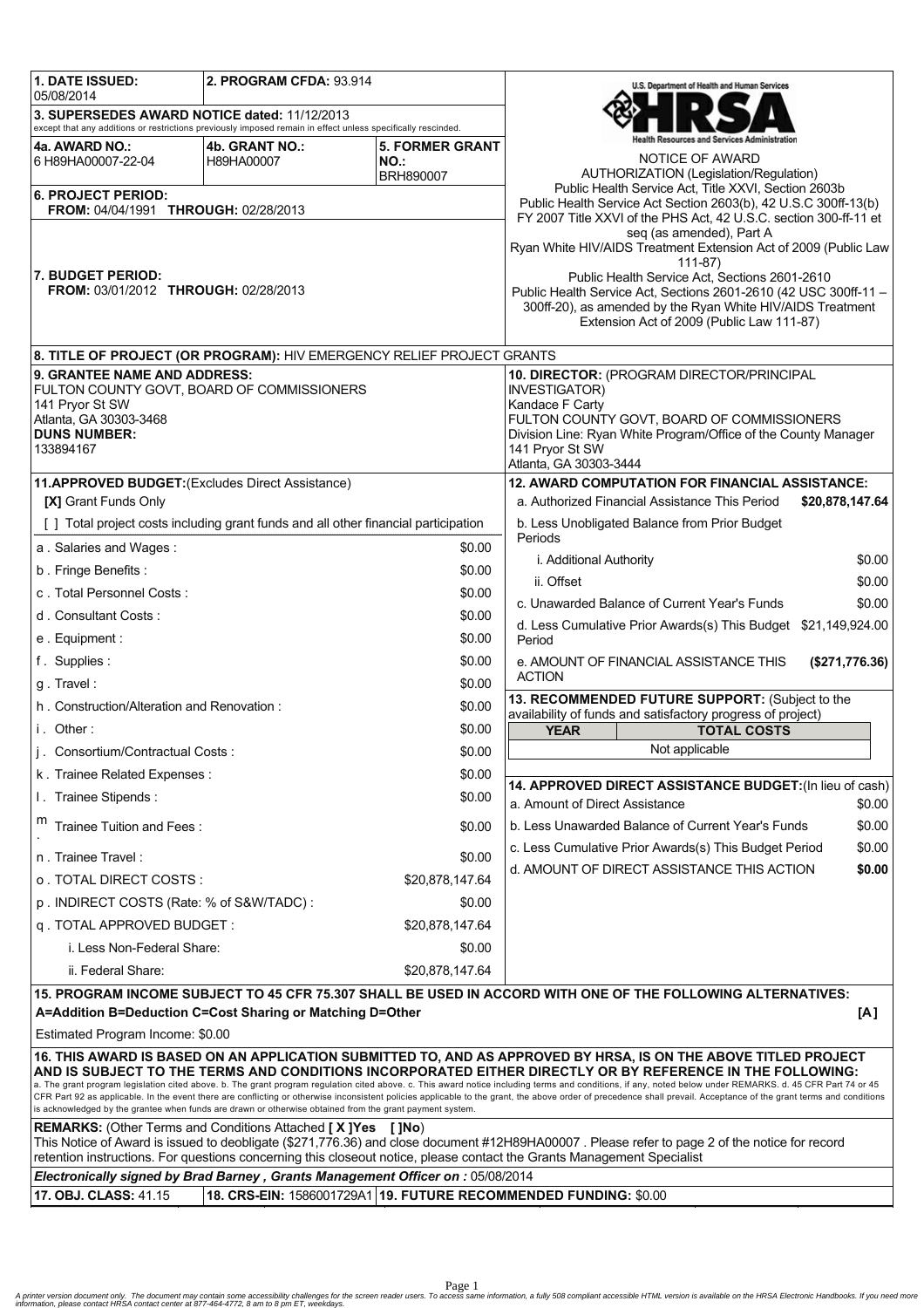|                              |                  |                              |                                  |                  | Award Number: 6 H89HA00007-22-04        |                                      |
|------------------------------|------------------|------------------------------|----------------------------------|------------------|-----------------------------------------|--------------------------------------|
| FY-CAN                       | <b>CFDA</b>      | <b>DOCUMENT NO.</b>          | AMT. FIN. ASST.                  | AMT. DIR. ASST.  | <b>SUB PROGRAM</b><br>$\mathsf{CODE}$   | <b>SUB</b><br><b>ACCOUNT</b><br>CODE |
|                              |                  |                              |                                  |                  |                                         |                                      |
|                              |                  |                              |                                  |                  |                                         |                                      |
| 11 - 3775023<br>12 - 3771207 | 93.914<br>93.914 | 12H89HA00007<br>12H89HA00007 | (\$119,722.36)<br>(\$152,054.00) | \$0.00<br>\$0.00 | $\mathsf{N}/\mathsf{A}$<br><b>SUPPL</b> | $N/A$<br>N/A                         |
|                              |                  |                              |                                  |                  |                                         |                                      |
|                              |                  |                              |                                  |                  |                                         |                                      |
|                              |                  |                              |                                  |                  |                                         |                                      |
|                              |                  |                              |                                  |                  |                                         |                                      |
|                              |                  |                              |                                  |                  |                                         |                                      |
|                              |                  |                              |                                  |                  |                                         |                                      |
|                              |                  |                              |                                  |                  |                                         |                                      |
|                              |                  |                              |                                  |                  |                                         |                                      |
|                              |                  |                              |                                  |                  |                                         |                                      |
|                              |                  |                              |                                  |                  |                                         |                                      |
|                              |                  |                              | Page 2                           |                  |                                         |                                      |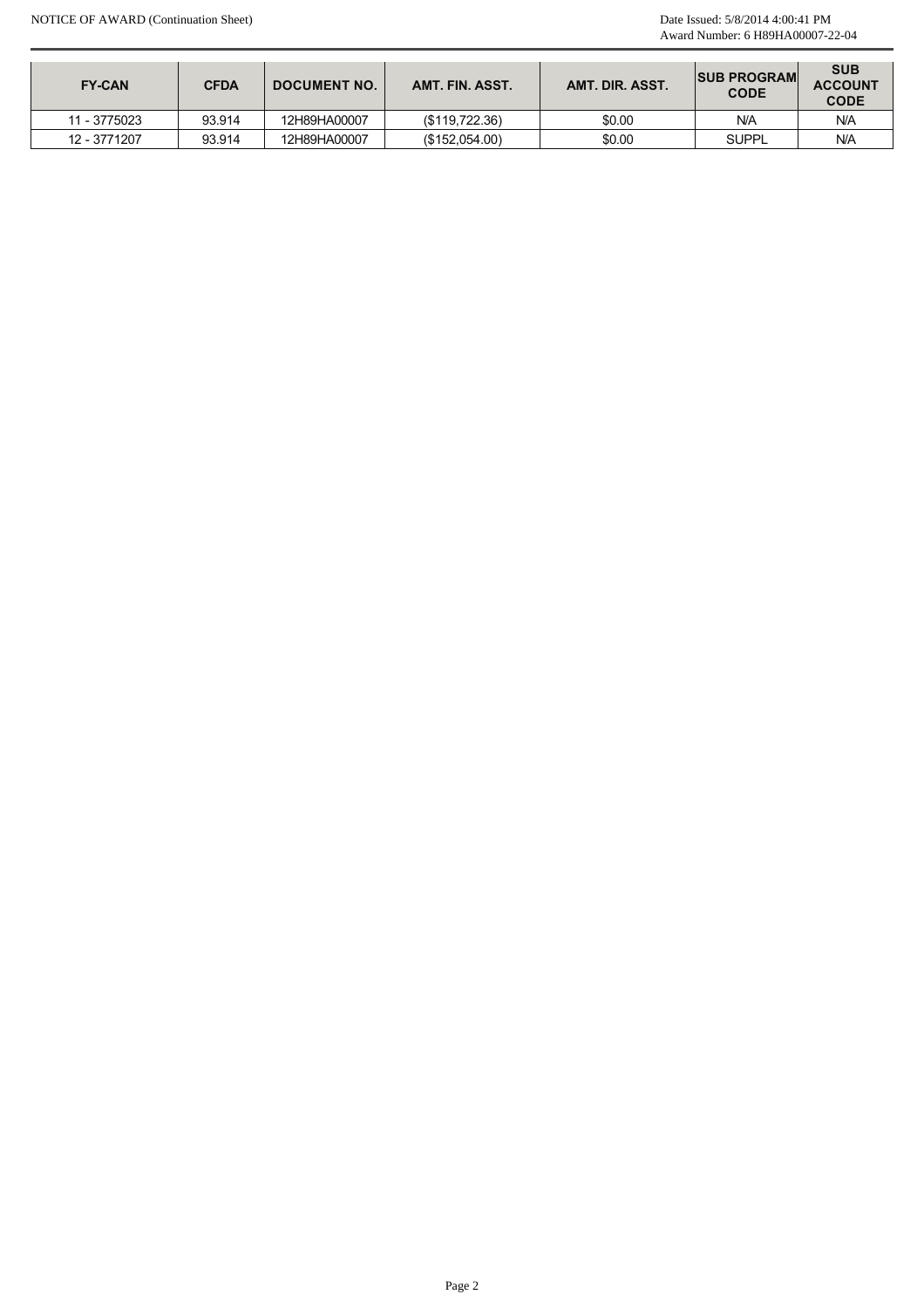## **HRSA Electronic Handbooks (EHBs) Registration Requirements**

The Project Director of the grant (listed on this NoA) and the Authorizing Official of the grantee organization are required to register (if not already registered) within HRSA's Electronic Handbooks (EHBs). Registration within HRSA EHBs is required only once for each user for each organization they represent. To complete the registration quickly and efficiently we recommend that you note the 10-digit grant number from box 4b of this NoA. After you have completed the initial registration steps (i.e.,created an individual account and associated it with the correct grantee organization record), be sure to add this grant to your portfolio. This registration in HRSA EHBs is required for submission of noncompeting continuation applications. In addition, you can also use HRSA EHBs to perform other activities such as updating addresses, updating email addresses and submitting certain deliverables electronically. Visit

https://grants3.hrsa.gov/2010/WebEPSExternal/Interface/common/accesscontrol/login.aspx to use the system. Additional help is available online and/or from the HRSA Call Center at 877-Go4-HRSA/877-464-4772.

# **Terms and Conditions**

**Failure to comply with the remarks, terms, conditions, or reporting requirements may result in a draw down restriction being placed on your Payment Management System account or denial of future funding.**

## **Grant Specific Term(s)**

1. The document number referenced has expired and is closed in the Payment Management System. The closeout of this grant does not automatically cancel any requirements for property accountability, record retention, or financial accountability.

Recipients must continue to track all equipment and supplies acquired under the award after grant closeout in accordance with the property management requirements of 45 CFR 74.31, 74.34, 74.35, and 74.37 or of 45 CFR 92.32 and 92.33, as applicable. The recipient must request disposition instructions from HRSA for any property that is no longer needed. Any real property acquired with DHHS grant support may not be conveyed, transferred, assigned, mortgaged, or in any other manner encumbered by the grantee, except as expressly authorized in writing by the DHHS awarding component or its successor organization. The Government's interest in real property acquired under grants is described in 45 CFR Parts 74.37 and 92.31. Award Number: 6 H89HA0007-22-04<br>
(mg) Official of the consteal organization on encountering the model of the constrained of the constrained to represent the model of the constrained organization on the constrained to repre

Following closeout, the recipient remains obligated to return funds due as a result of later refunds, corrections, or other transactions, and the Federal government may recover amounts based on the results of an audit covering any part of the period of grant support. All funds due that are not returned constitute a debt to the Federal government.

If the grant is closed based on approved provisional indirect cost rates and negotiated final indirect cost rates are lower than the approved provisional rates, your organization is required to recalculate indirect costs and return all excess indirect costs claimed to HRSA within 45 days of the date of the letter transmitting the final rates. Your final rates may have come from the DHHS or another cognizant Federal agency. The return of excess indirect costs must be accompanied by a revised final Federal Financial Report (FFR).

Please keep in mind financial records, programmatic records, supporting documents, and all other grant-related records shall be retained for a period of 3 (three) years calculated from the date the final FFR was submitted. If any litigation, claim, financial management review, or audit is started before expiration of the 3year period, the records shall be retained until all litigation, claims, or audit findings involving the records have been resolved and final disposition.

All prior terms and conditions remain in effect unless specifically removed.

#### **Contacts**

#### **NoA Email Address(es):**

| <b>Name</b>     | <b>Role</b>              | Email                            |
|-----------------|--------------------------|----------------------------------|
| Kandace F Carty | Program Director         | kandace.carty@fultoncountyga.gov |
| Angela Ash      | <b>Business Official</b> | angela.ash@fultoncountyga.gov    |

Note: NoA emailed to these address(es)

#### **Program Contact:**

For assistance on programmatic issues, please contact Yukiko Tani at: MailStop Code: 7A-55